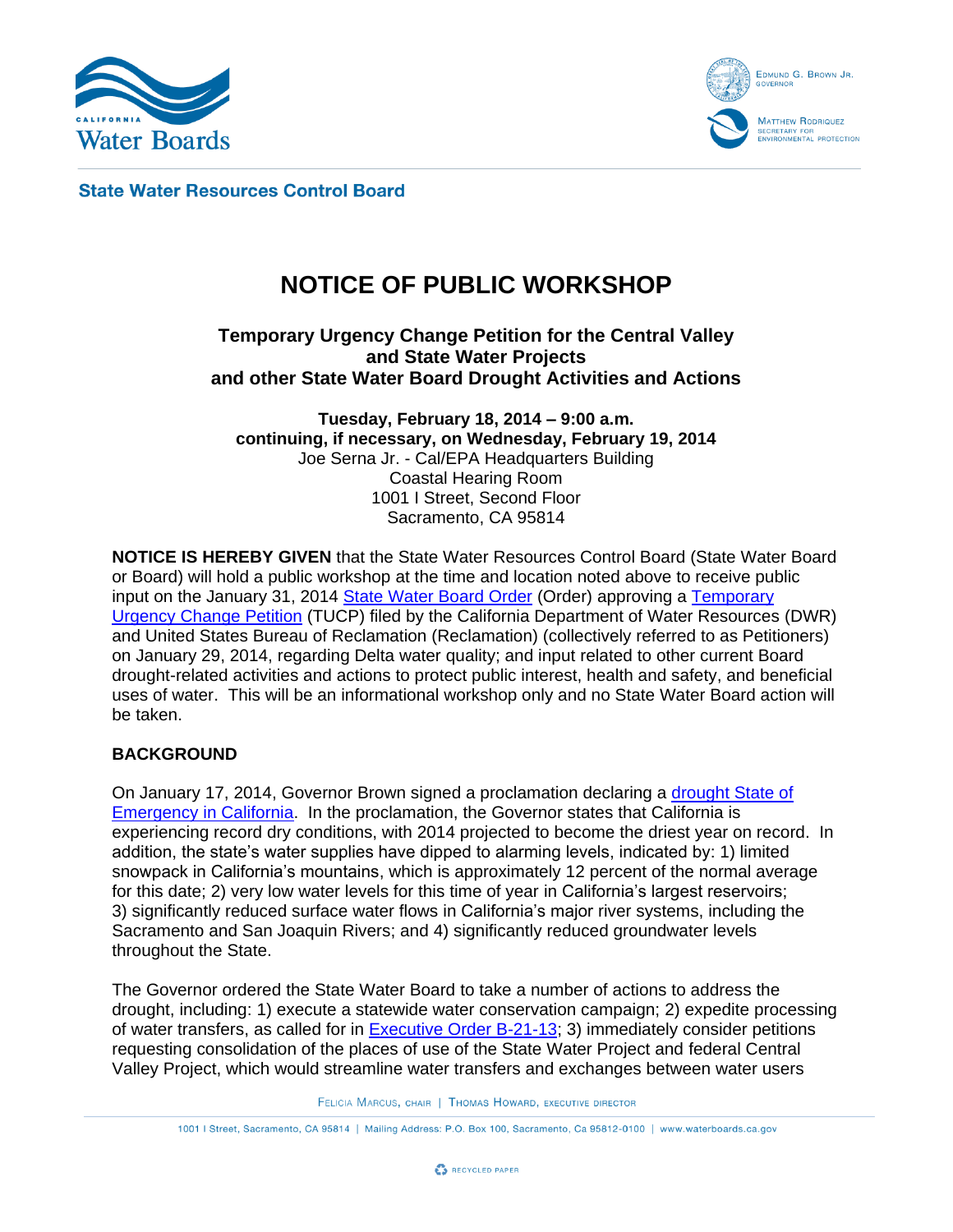within the areas of these two major water projects; 4) accelerate funding for water supply enhancement projects; 5) put water right holders throughout the state on notice that they may be directed to cease or reduce water diversions based on water shortages; 6) consider modifying requirements for reservoir releases or diversion limitations, where existing requirements were established to implement a water quality control plan; and 7) take actions necessary to make water immediately available.

## **MATTERS FOR DISCUSSION AT THE WORKSHOP**

The public workshop will address the following topics. A more detailed agenda will follow.

## **1) TUCP and State Water Board Order Approving Temporary Urgency Change**

On January 29, 2014, Petitioners filed a TUCP with the State Water Board, Division of Water Rights (Division) requesting approval of a change pursuant to California Water Code section 1435 et seq. and Cal. Code Regs., tit. 23 § 791, subd. (e). The Petitioners are requesting temporary modification of their permit and license<sup>1</sup> terms for the Central Valley and State Water Projects in the San Francisco Bay-Delta as required pursuant to State Water Board [Decision 1641,](http://www.waterboards.ca.gov/waterrights/board_decisions/adopted_orders/decisions/d1600_d1649/wrd1641_1999dec29.pdf) revised March 15, 2000, in accordance with Order WR 2000-02 (hereinafter Decision 1641). On January 31, 2014, the Executive Director of the State Water Board issued an Order approving the TUCP. The Petitioners' TUCP, the Order approving the TUCP, and related information may be viewed and downloaded from the State Water Board's website at: [http://www.waterboards.ca.gov/waterrights/water\\_issues/programs/drought/tucp.shtml](http://www.waterboards.ca.gov/waterrights/water_issues/programs/drought/tucp.shtml)

The public will have an opportunity to comment on the TUCP and the Order approving the TUCP, including input on: 1) the urgent need for the proposed change; 2) whether the proposed change may be made without injury to any other lawful user of water; 3) whether the proposed change may be made without unreasonable effect upon fish, wildlife, or other instream beneficial uses; and 4) whether the proposed change is in the public interest. The Board will also seek feedback and suggested modifications to the Order to better protect public interest, health and safety, and beneficial uses of water.

## **2) Other Drought-Related Measures**

The Board will also receive public input on State Water Board-related provisions of the Governor's January 17, 2014 drought State of Emergency proclamation described above and other drought-response measures that the Water Board's should undertake.

Information on the State Water Board's drought year water actions may be viewed at the Board's drought website:

[http://www.waterboards.ca.gov/waterrights/water\\_issues/programs/drought/index.shtml](http://www.waterboards.ca.gov/waterrights/water_issues/programs/drought/index.shtml)

 $\overline{a}$ <sup>1</sup> The petition was filed for Permits 16478, 16479, 16481, 16482 and 16483 (Applications 5630, 14443, 14445A, 17512 and 17514A, respectively) of the Department of Water Resources' State Water Project and License 1986 and Permits 11315, 11316, 11885, 11886, 11887, 11967, 11968, 11969, 11970, 11971, 11972, 11973, 12364, 12721, 12722, 12723, 12725, 12726, 12727, 12860, 15735, 16597, 20245, and 16600 (Applications 23, 234, 1465, 5638, 13370, 13371, 5628, 15374, 15375, 15376, 16767, 16768, 17374, 17376, 5626, 9363, 9364, 9366, 9367, 9368, 15764, 22316, 14858A, 14858B, and 19304, respectively) of the United States Bureau of Reclamation's Central Valley Project.